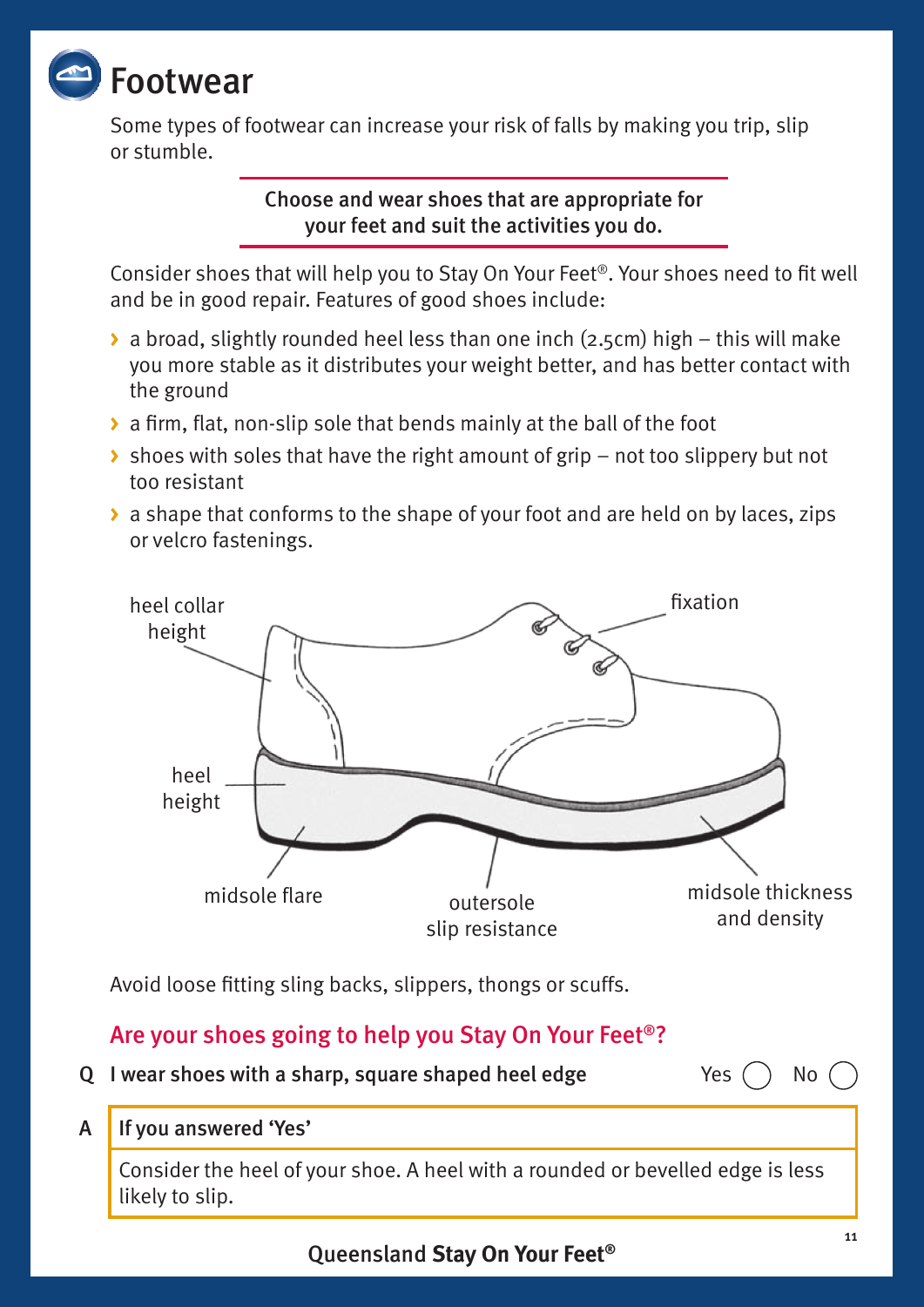# Q I wear shoes that have a very thick  $(1\frac{1}{4})$  inches or 3cm) or a very soft cushioned sole Yes  $($   $)$  No  $($ A If you answered 'Yes' Shoes that have thick, very soft soles may reduce your ability to 'read' the ground or floor surface when you walk. Q I am unsure if my shoes have a flexible sole  $Yes$   $\cap$  No  $\in$ A If you answered 'Yes' To test the flexibility of your shoe sole, hold one shoe with two hands and bend it to see how well the sole flexes. The sole should be firm but flexible at the ball of the foot. The firmness helps to grip the ground and the flexibility makes walking comfortable. Do your shoes fit well? Q I wear shoes that are too loose or too tight  $Yes$   $\cap$  No Q I wear sling backs, slippers, scuffs, or thongs  $Yes$   $\cap$  No A If you answered 'Yes' to either question Consider the fit of your shoe. **>** Shoes need to fit comfortably and suit the shape of your foot. They also need to have ankle support. **>** Styles that don't fit firmly or have ankle support (such as sling backs, slippers, scuffs or thongs) are a common cause of people being hospitalised for falls. How worn are your shoes? Q I wear shoes that are well worn or in bad repair  $Yes$   $\cap$  No  $\cap$ A If you answered 'Yes' Consider the state of your shoes. If they are worn down, this can increase your risk of falls. It is best to fix them or discard them – it may seem costly but not as costly as recovering from a fall.

What sort of soles do your shoes have?